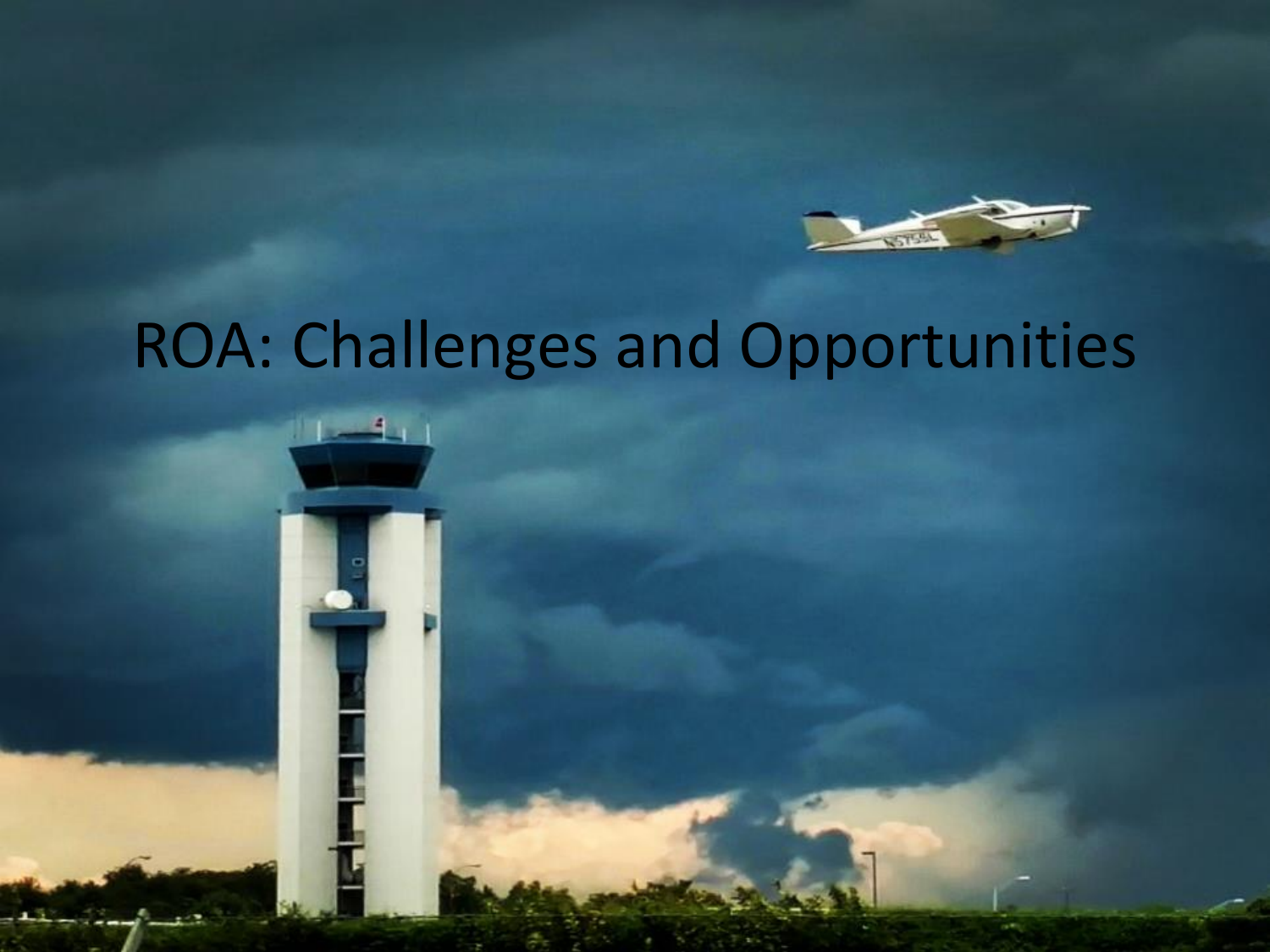### Who is ROA?

- The gateway to Southwest Virginia
- ROA is an economic engine that produces an annual regional impact of \$250 billion.
- Through ROA there is one-stop access to nearly 500 cities worldwide.
- Our responsibility is to provide a safe and efficient air transportation facility and to promote greater connectivity to support economic development.
- It is important to note that we're a public entity that operates in the public marketplace.
- No local tax dollars are used to support the airport.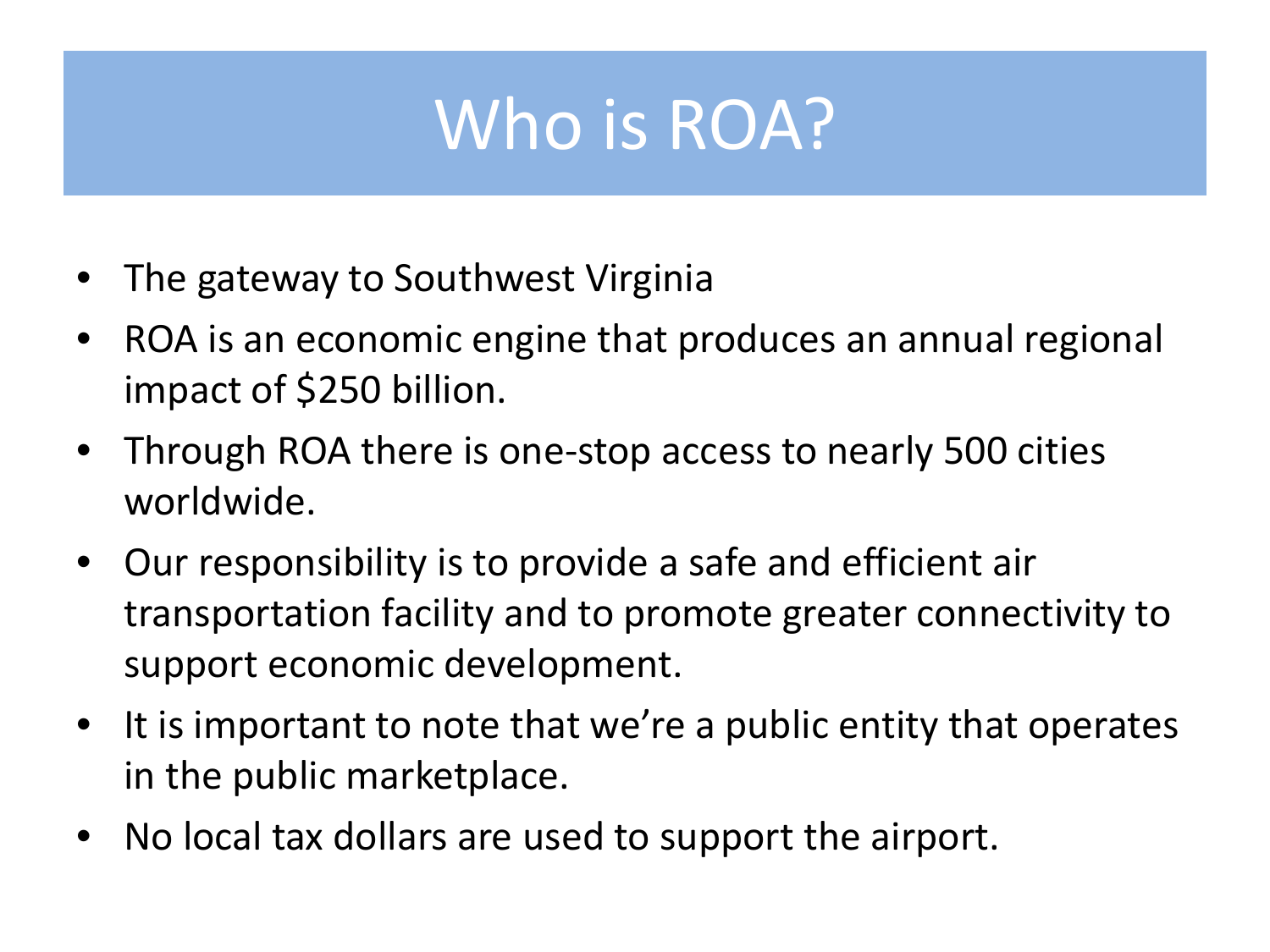#### Catchment Area

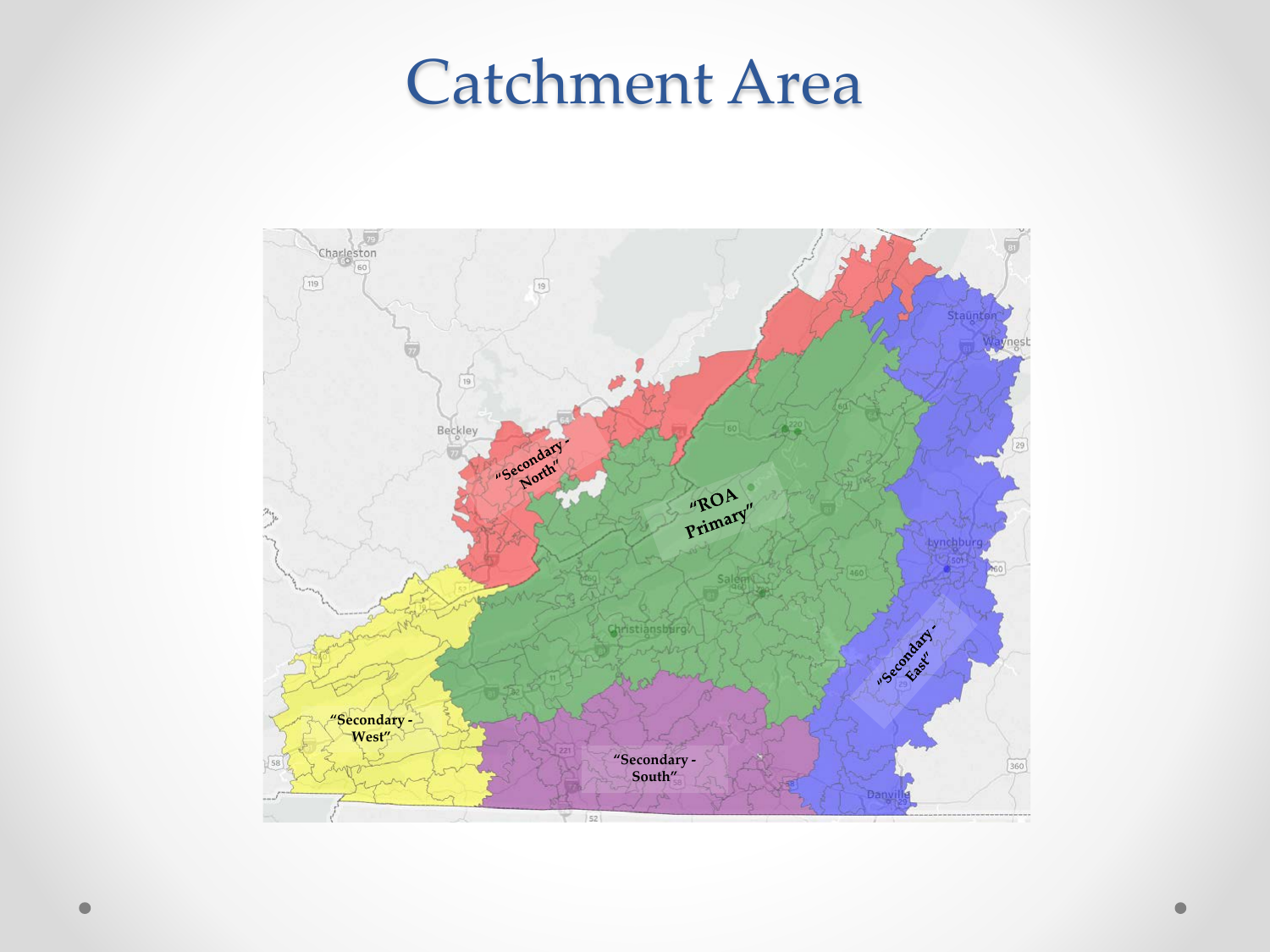### 90-Mile Radius of ROA

- Total Businesses: 48,815
- Total Employees: 679,565
- Total Residential Population: 1,452,070
- Median Household Income: \$45,335
- Retail Sales: \$5.4 Billion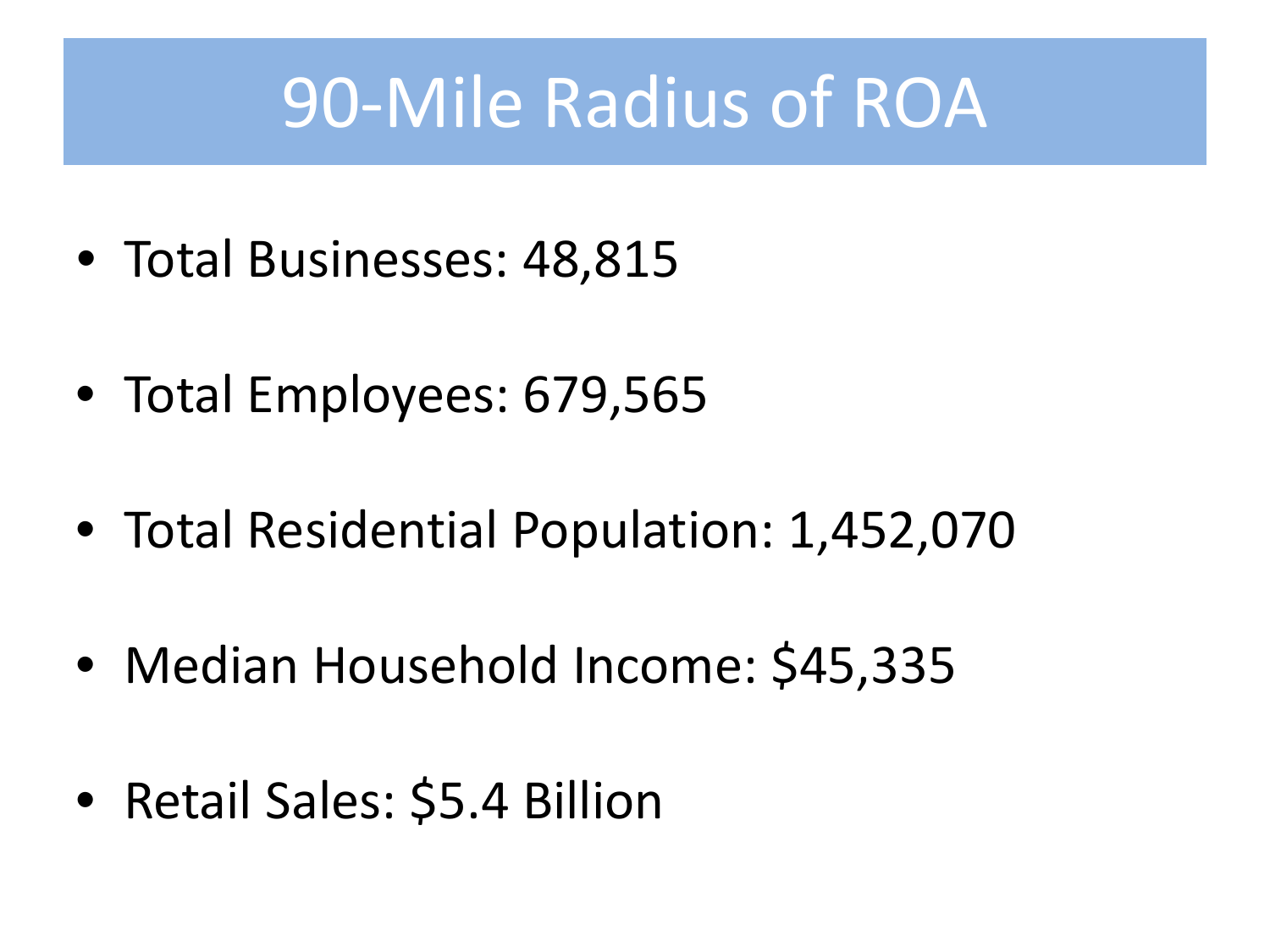### Our Region is Growing

|                                       | <b>Gross Metro</b><br><b>Product</b><br><b>Growth</b><br>2012 - 2017 | <b>Employment</b><br><b>Growth</b><br>2012 - 2018 |
|---------------------------------------|----------------------------------------------------------------------|---------------------------------------------------|
| Roanoke MSA                           | 10.8%                                                                | 3.8%                                              |
| Blacksburg/Christiansburg/Radford MSA | 15.1 %                                                               | 3.7%                                              |
| Lynchburg MSA                         | 13.5 %                                                               | 3.5%                                              |
| Total                                 | 12.6 %                                                               | 3.7%                                              |

Roanoke has gained 3,800 jobs since this time last year alone. The three metros together are up 7,800 jobs over the same period.

Sources: Bureau of Economic Analysis, Bureau of Labor Statistics, and US Census Bureau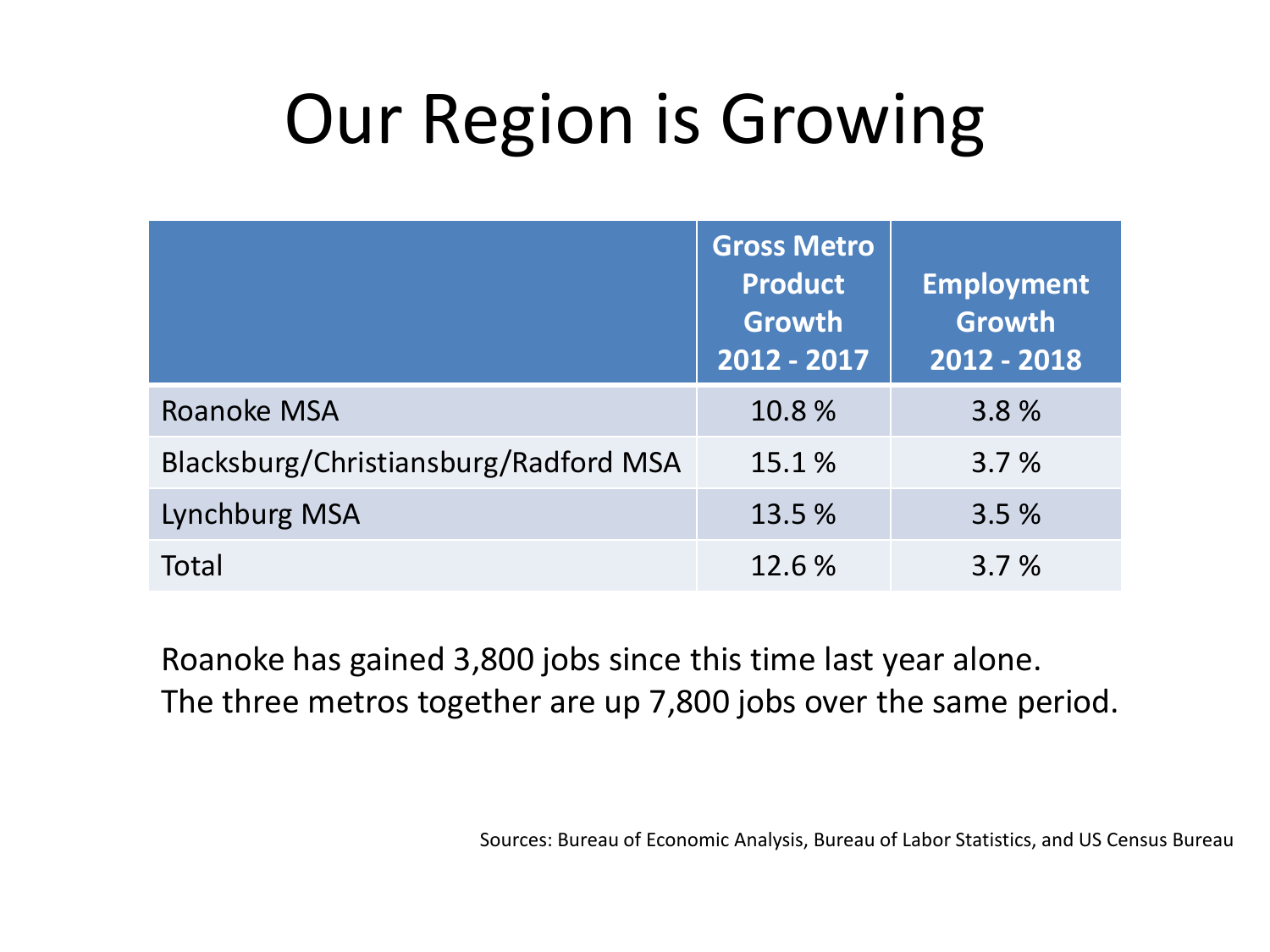### Economic Tipping Point

To continue growth we must improve moving people

• In & Out of the region

Air service critical – growth companies are serving national/global markets

Rail service could augment

• Within the region

I-81 Exits 109 to 150 critical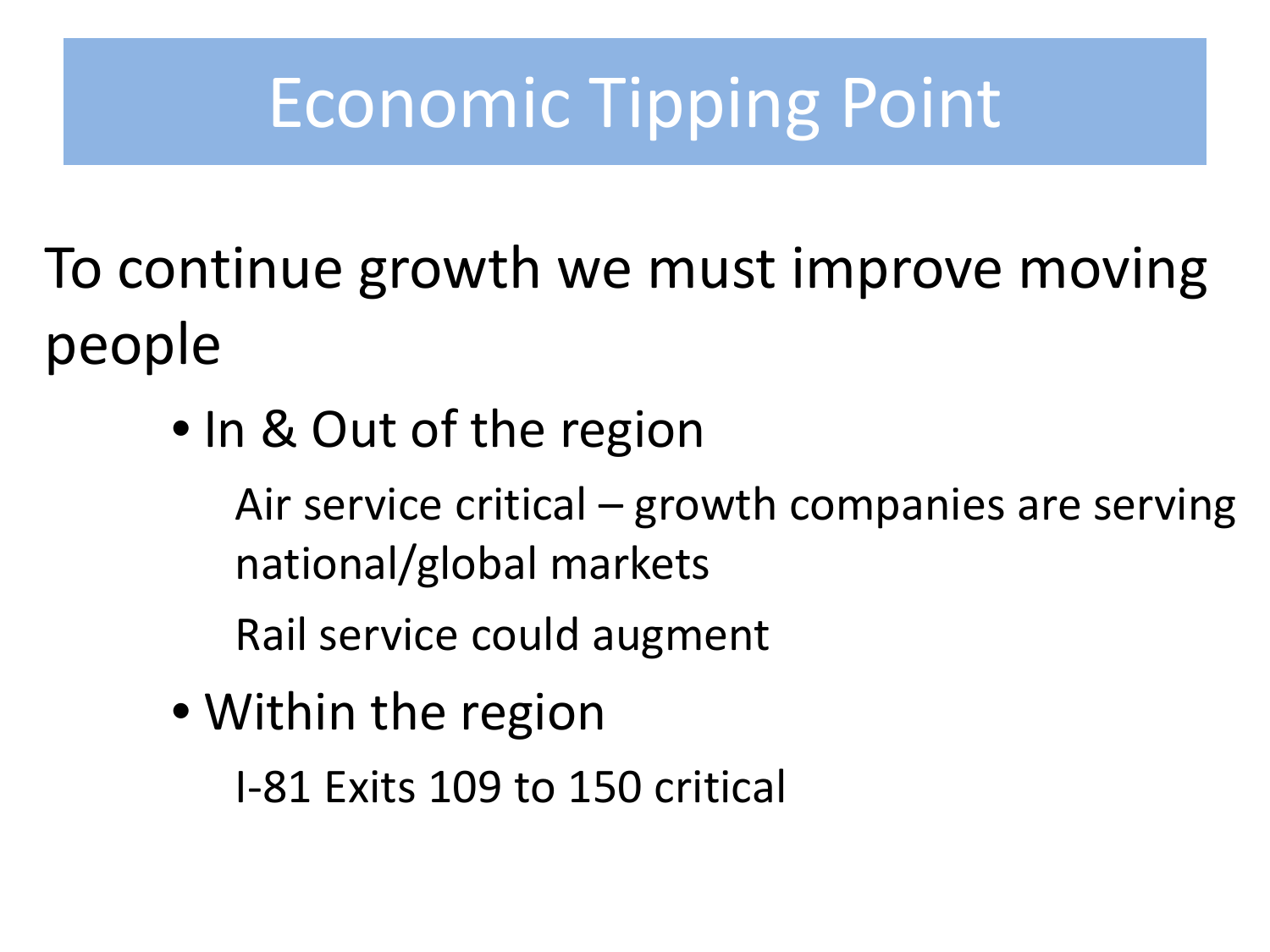# **Capital Investment needed to grow the Regional Economy**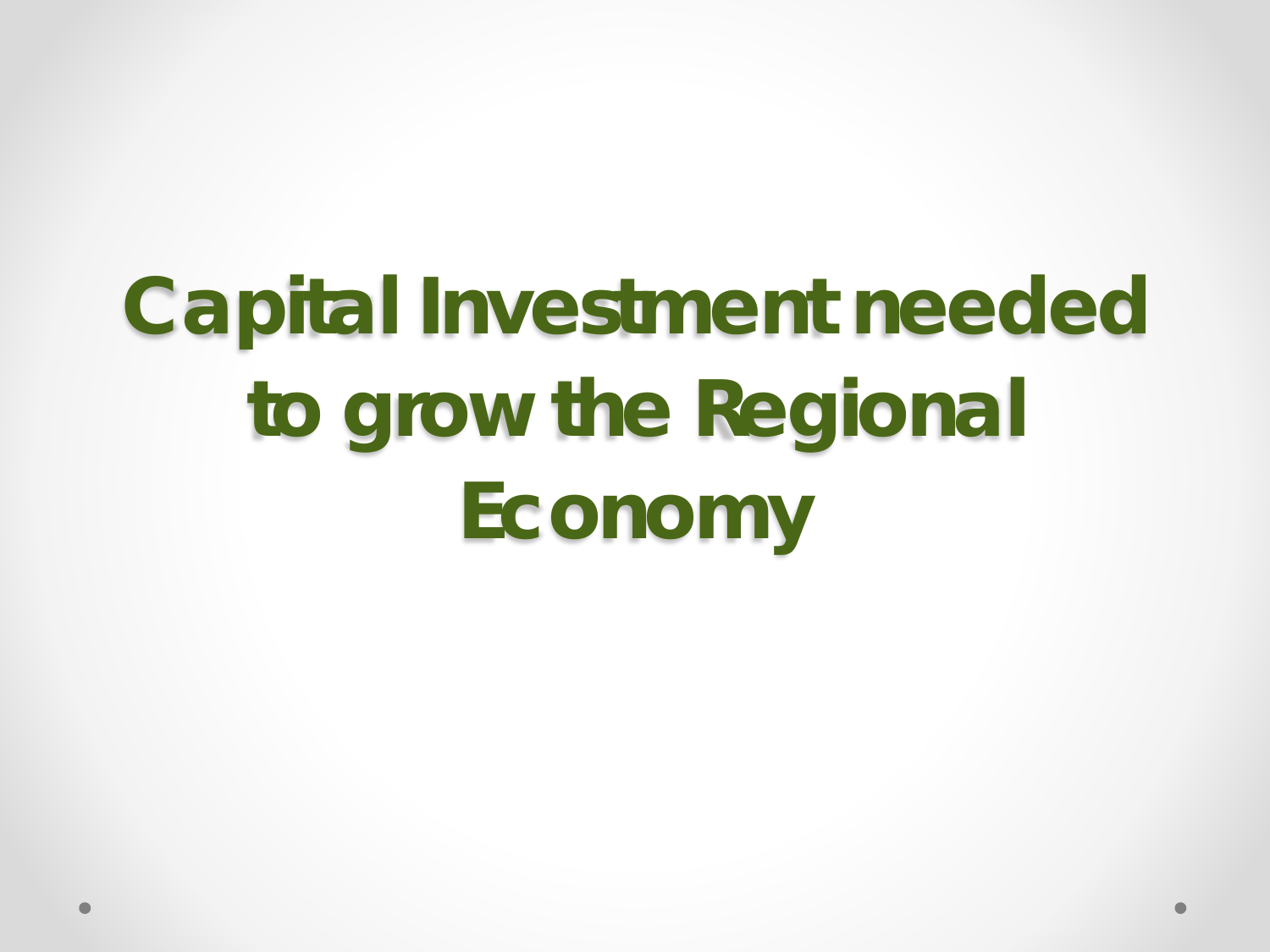## Airports and the Wealth of Regions

- Airports are much more than places to catch planes; they are among the largest investments a city and region can make.
- Several studies have identified the close connection between airports and regional development.
- A 10% increase in passengers generates a 1% increase in regional employment
- Airports and airline service contribute more to knowledge and service-based industries and good airline service is an important factor in urban economic development.
- In today's economy, the ability to move people who generate commerce matters even more.
- The ability to move cargo is important as well.
- The number of airport passengers per capita is associated with higher metro economic output, wages, and incomes, as well as with the number of college graduates and even more so with high tech industry concentration.
- Airport activity is significantly associated with regional wealth and productivity.